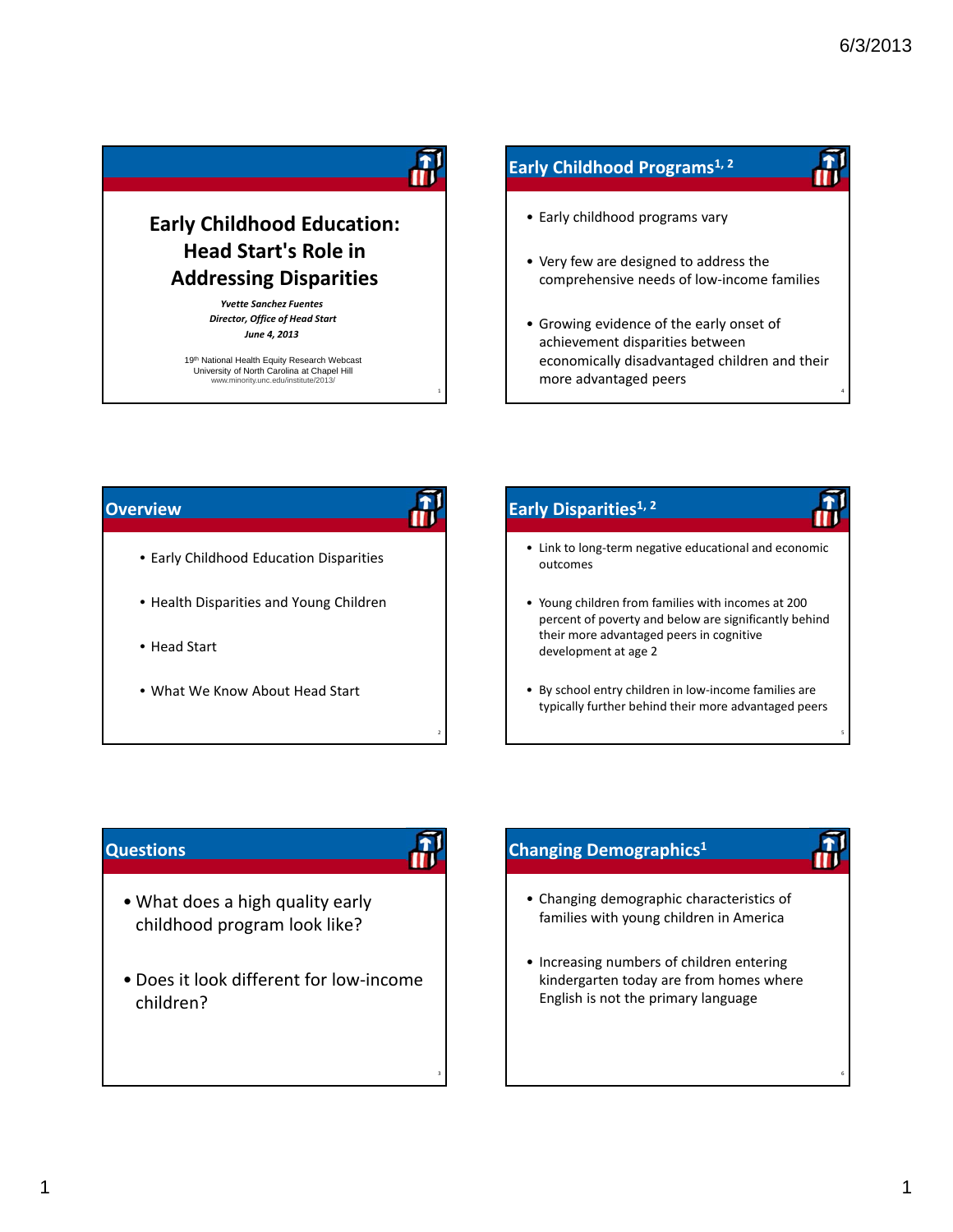10

# **Health Disparities** 7 **Health Disparities <sup>3</sup>‐<sup>7</sup>** • Income and racial disparities exist in the number of children up‐to‐date on **immunizations** • Black and Hispanic children experience disparities in **asthma** outcomes

#### **Low‐income Children2**



- More likely to go without all immunizations
- Have less access to primary care
- Maintain higher rates of emergency care usage
- Miss school more often because of illness



# **Health Disparities <sup>3</sup>‐<sup>7</sup>**

9

8

- **Uninsured**, highest among American Indian and Hispanic children
- **Child poverty**, highest among Black, American Indian and Hispanic children
- **Food insecurity**, higher among households with children, black households, Hispanic households, low‐income households below 185% of the poverty threshold

# **Head Start History**



burce: http://www.acf.hhs.gov/programs/hsb/about/hstory.htm

Project Head Start, launched as an eight‐week summer program by the Office of Economic Opportunity in **1965**, was designed to help break the cycle of poverty by providing preschool‐aged children in low‐ income families a comprehensive program to meet their emotional, social, health, nutritional, and psychological needs.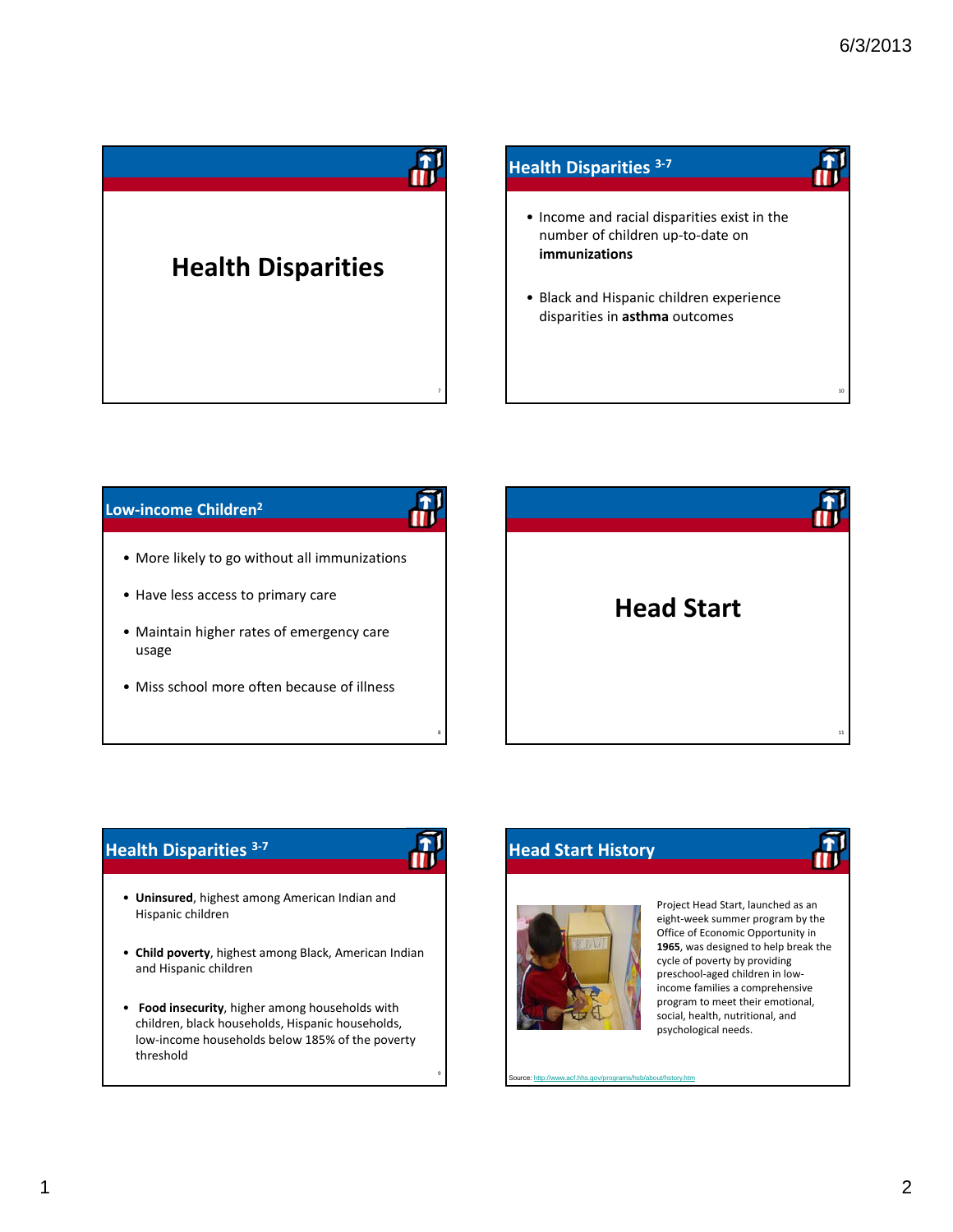# **1965 Dr. Robert Cooke Memo**

- Defined a successful comprehensive program that included health
- It highlighted the importance of improving a child's physical health and physical abilities
- Embraced activities designed to assess need and provide services

#### **Head Start Programs are…**

- Multi‐generational and family centered, following the tenet that children develop in the context of their families and culture and that parents are respected as the primary educators and nurturers of their children.
- Head Start services are responsive and appropriate to the developmental, ethnic, cultural, and linguistic heritage and experience of individual children and their families.

e: Introduction: Head Start Program Performance Standards and other Regulations

### **Purpose of Head Start and Early Head Start**



To promote school readiness by enhancing the social and cognitive development of low‐ income children through the provision of health, educational, nutritional, social, and other services that are determined, based on family needs assessments, to be necessary.

13

15

ACT Sec. 636. [42 U.S.C. 9831]

#### **Head Start serves…**



- 
- Children ages 3‐5 years old Families with incomes below<br>the poverty level or categorically eligible
- Communities all across the United States, American Indian and migrants/ seasonal workers
- Children with disabilities\*

ent at least 10% of all Head Start enrollees

urce: 2011 – 2012 Head Start Program Information Report (PIR)

## **Vision**

- **Head Start will ensure that all children are healthy and ready for school**
- Children have an ongoing source of continuous, accessible, medical and dental care
- Parents are fully engaged
- Physical activity and daily health, hygiene and nutrition practices integrated in the classroom
- Systems and policies are in place

# **Early Head Start serves…** • Children from birth to age 3 and pregnant women • 1,015 programs nationwide • 151,342 children enrolled in 2011‐2012 program year • 16,257 pregnant women enrolled during the same period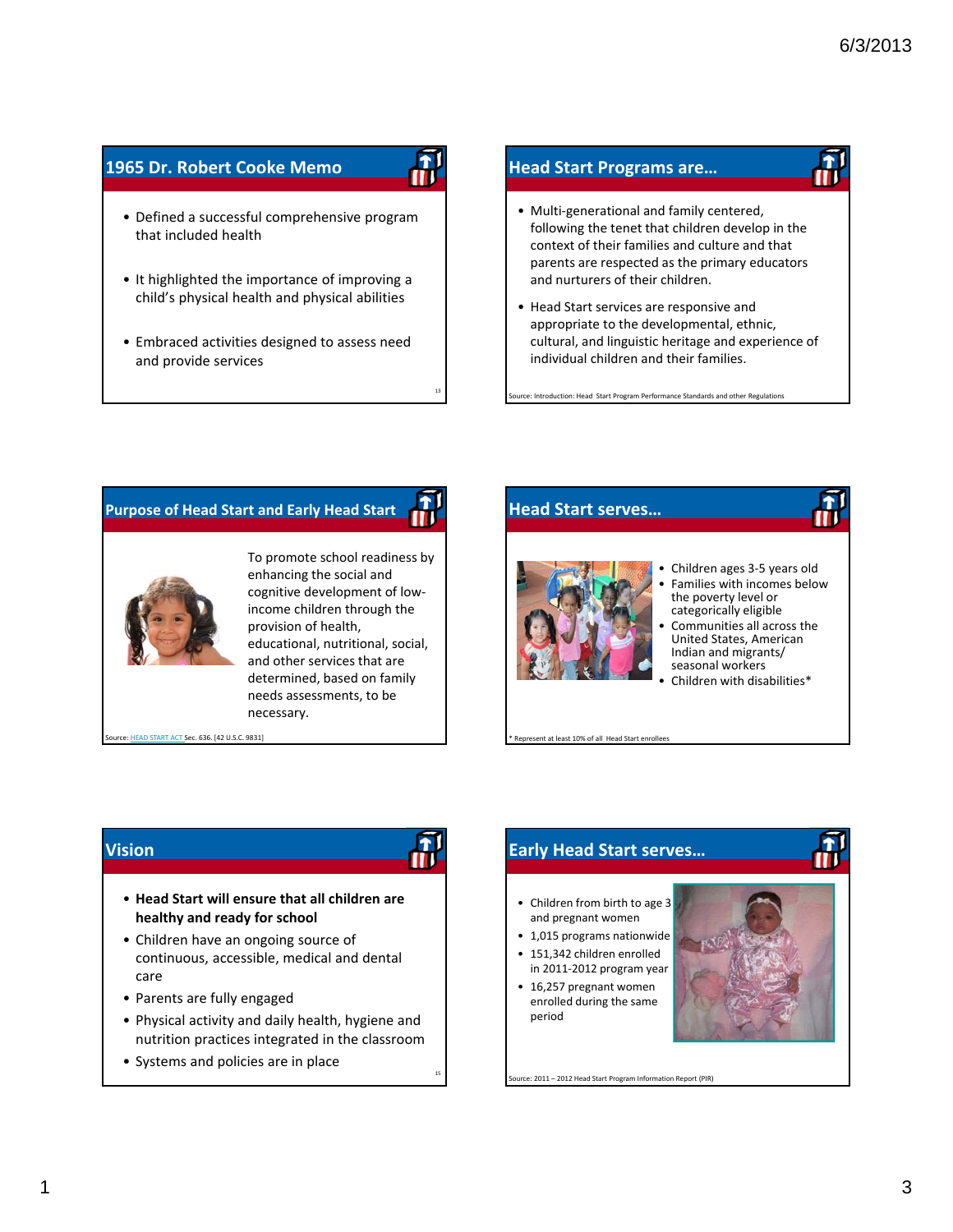# • Families migrate due to agricultural work • 32,800 + children • Birth to age 5 • 38 states **Migrant and Seasonal Head Start**

- Full‐day/part‐year
- 5‐7 days/week
- Transportation

#### **Trauma and Head Start Children and Families**

#### FACES 2000 Report:

- 13% of parents indicated that they had been victims of domestic violence
- 10% of children were reported to witness domestic violence

E‐PIRC Project (128 HS high‐risk children and families):

• 44% of the children reported by parents to be experiencing trauma symptoms

## **American Indians and Alaska Natives**

- 152 federally recognized Tribal entities and Alaska Natives participate in Head Start
- 25,500 + children
- 26 states including Alaska



# **Child Development and Health**



- Child health and development
- Education and early childhood development
- Child health and safety
- Nutrition
- Mental health
- Disabilities

# **Children with Disabilities**

21

- At least 10 percent of Head Start enrollment opportunities will be for children with disabilities.
- Today, the Head Start Act and the IDEA call for close collaboration between Head Start programs and the state and local agencies.
- In 2011‐2012, Head Start and Early Head Start provided services to over 136,700 young children with disabilities.

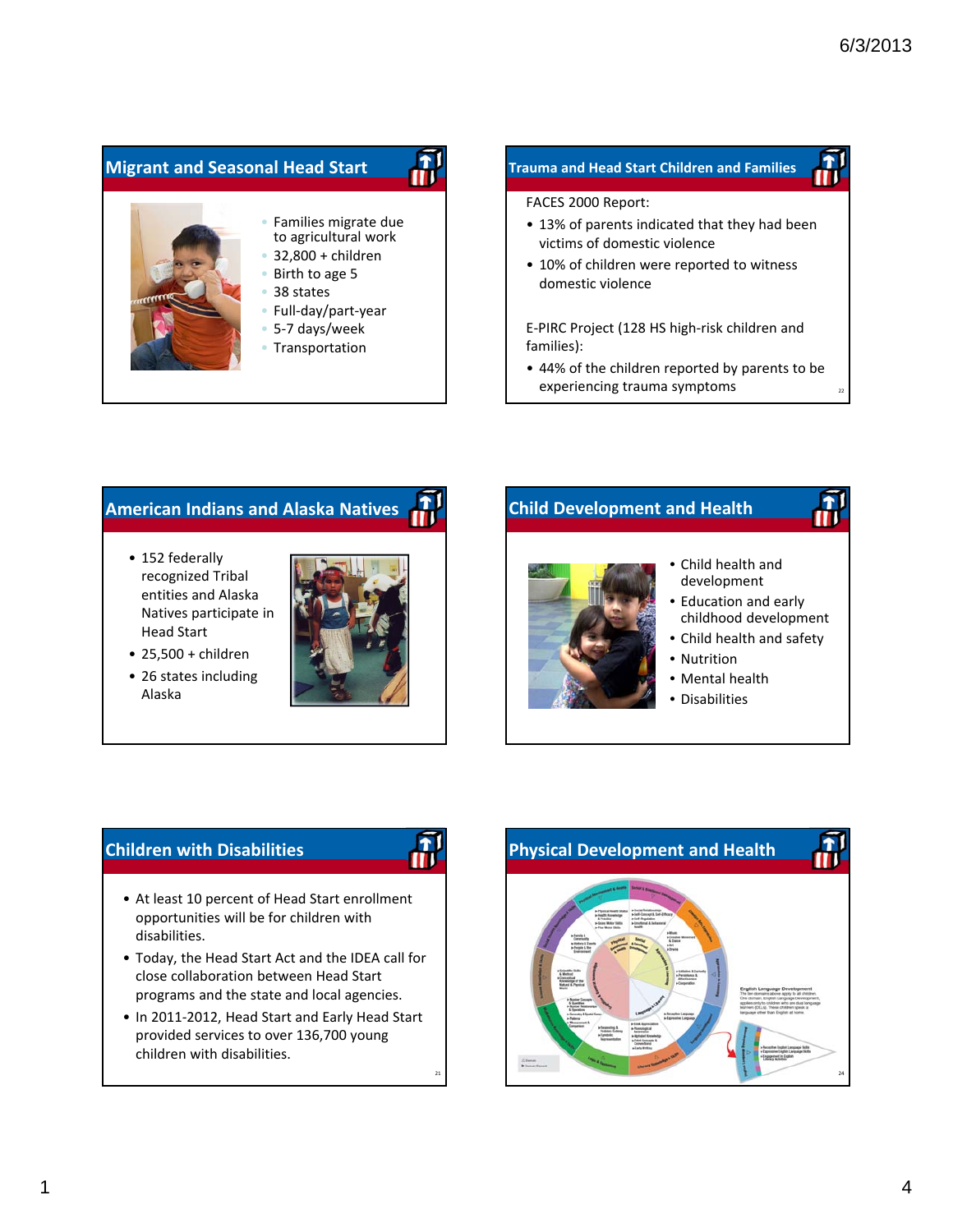#### **Head Start Program Performance Standards**

- Includes standards for services for children from birth to age five, pregnant women, and their families.
- There are eleven sections of the HSPPS, divided among three subparts:
	- 1) Early Childhood Development and Health Services;
	- 2) Family and Community Partnerships; and

25

đ

al.<br>III

26

3) Program Design and Management.

# **FY 2012 Program Statistics** • Head Start Grantees: 1,615 • Head Start Classrooms: 57,480 • Head Start Enrollment: 1,146,468 (total cumulative enrollment) • Paid Staff: 245,303 • Volunteers: 1,315,733

## **Minimum Health Requirements**

- Determine a child's ongoing source of continuous, accessible health care
- Determine if a child is up‐to‐date
- Track and case‐manage health care services
- Obtain further diagnostic testing, examinations, and treatment